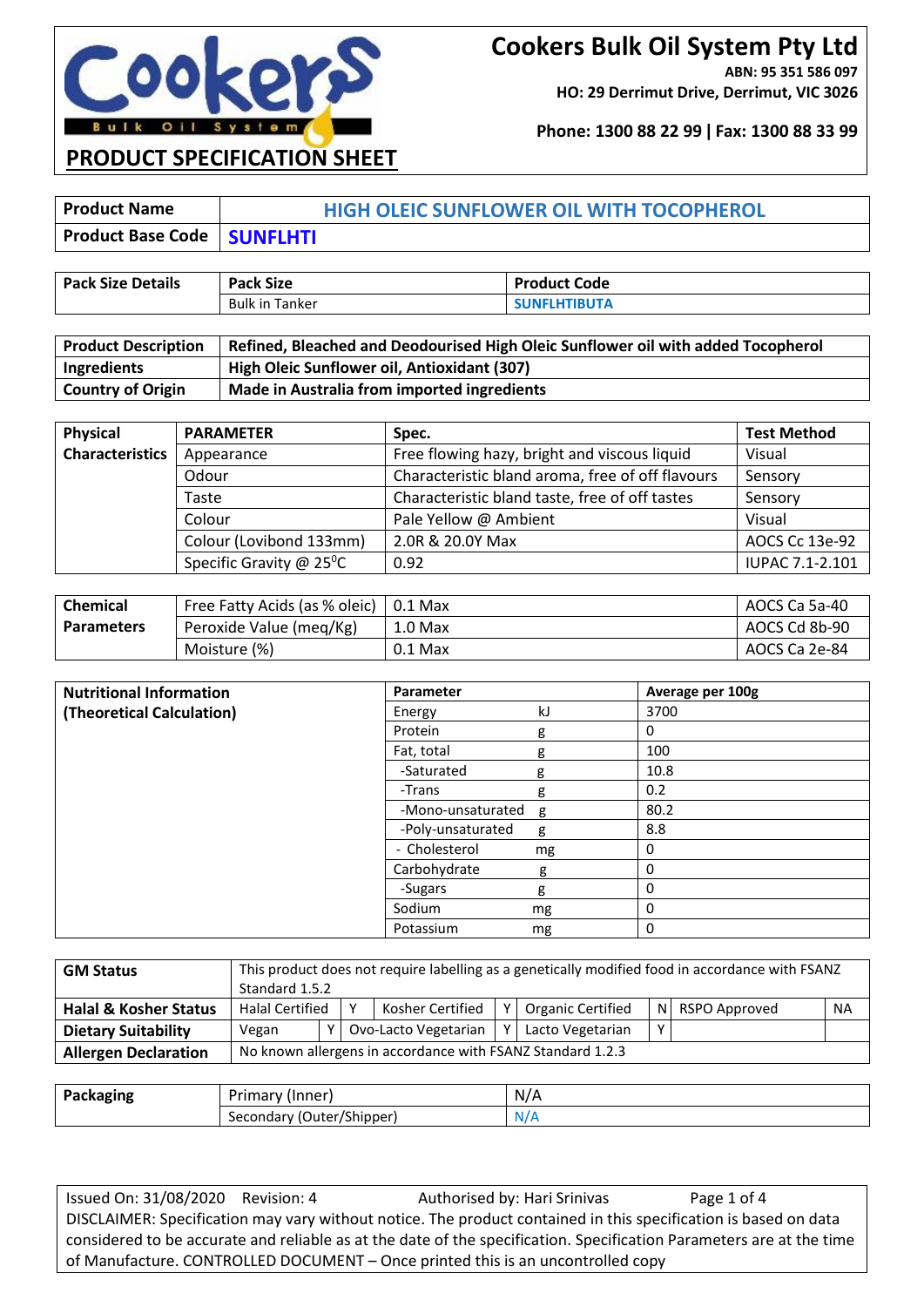

**ABN: 95 351 586 097 HO: 29 Derrimut Drive, Derrimut, VIC 3026**

### **Phone: 1300 88 22 99 ǀ Fax: 1300 88 33 99**

### **PRODUCT SPECIFICATION SHEET**

| Recommended<br><b>Storage Conditions</b> | Best stored in clean, dry conditions at ambient temperatures, sealed in a cool dry place, isolated<br>from light and free from foreign odours and infestation |
|------------------------------------------|---------------------------------------------------------------------------------------------------------------------------------------------------------------|
| Distribution /                           | Ambient temperatures in clean sealed containers isolated from light and free from moisture,                                                                   |
| Transport                                | foreign odours and infestation.                                                                                                                               |
| <b>Shelf Life</b>                        | 365 days when stored at above conditions                                                                                                                      |

### **Supplementary Product Information: Mandatory Advisory or Warning Statements & Declarations:**

| Food / Component                                                                                                | Present? |  |  |  |
|-----------------------------------------------------------------------------------------------------------------|----------|--|--|--|
| Bee pollen presented as a food or ingredient                                                                    | No       |  |  |  |
| Propolis presented as a food or ingredient                                                                      |          |  |  |  |
| Unpasteurised milk and unpasteurised liquid milk products                                                       | No       |  |  |  |
| Aspartame or aspartame-acesulphame sale (or phenylalanine)                                                      | No       |  |  |  |
| Unpasteurised egg products                                                                                      | No       |  |  |  |
| Quinine                                                                                                         | No       |  |  |  |
| Kola beverages containing added caffeine                                                                        | No       |  |  |  |
| Guarana or extracts of guarana                                                                                  | No       |  |  |  |
| Phytosterol esters                                                                                              | No       |  |  |  |
| Tall oil Phytosterol                                                                                            | No       |  |  |  |
| Cereal-based beverages, where these foods contain no more than 2.5% m/m fat and less than 3% m/m protein,       | No       |  |  |  |
| or less than 3% m/m protein only.                                                                               |          |  |  |  |
| Evaporated and dried products made from cereals, where these foods contain no more than 2.5% m/m fat and        | No       |  |  |  |
| less than 3% m/m protein, or less than 3% m/m protein only, as reconstituted according to directions for direct |          |  |  |  |
| consumption                                                                                                     |          |  |  |  |
| Milk, and beverages made from soy or cereals, where these foods contain no more than 2.5% m/m fat.              | No       |  |  |  |
| Royal jelly presented as a food ingredient                                                                      |          |  |  |  |
| Polyols, isomalts, polydextrose (lactitol, maltitol, maltitol syrup, mannitol, xylitol, erythritol, isomalt,    | No       |  |  |  |
| polydextrose, sorbitol).                                                                                        |          |  |  |  |

#### **Ingredients to be declared as Allergens:**

| Food / Component                                          | Present?  | <b>Derivative</b> | <b>Derivative</b> | <b>Protein in</b> | Allergenic |
|-----------------------------------------------------------|-----------|-------------------|-------------------|-------------------|------------|
|                                                           |           | <b>Name</b>       | in product        | derivative        | protein    |
|                                                           |           |                   | %                 | %                 | removed?   |
| Cereals containing gluten and their products (wheat, rye, | No        |                   |                   |                   |            |
| barley, oats, spelt)                                      |           |                   |                   |                   |            |
| Crustacea & crustacean products                           | No        |                   |                   |                   |            |
| Egg & egg products                                        | No        |                   |                   |                   |            |
| Fish & fish products (including mollusc with or without   | No        |                   |                   |                   |            |
| shells and fish oils)                                     |           |                   |                   |                   |            |
| Lupin & lupin products                                    | <b>No</b> |                   |                   |                   |            |
| Milk & milk products                                      | No        |                   |                   |                   |            |
| Peanut & peanut products                                  | No        |                   |                   |                   |            |
| Sesame seed & sesame seed products                        | No        |                   |                   |                   |            |
| Soybean & soybean products                                | No        |                   |                   |                   |            |
| Tree nuts & tree nut products other than coconut          | No        |                   |                   |                   |            |
| Added sulphites in concentrations of 10 mg/kg or more     | No        |                   |                   |                   |            |

Issued On: 31/08/2020 Revision: 4 Authorised by: Hari Srinivas Page 2 of 4 DISCLAIMER: Specification may vary without notice. The product contained in this specification is based on data considered to be accurate and reliable as at the date of the specification. Specification Parameters are at the time of Manufacture. CONTROLLED DOCUMENT – Once printed this is an uncontrolled copy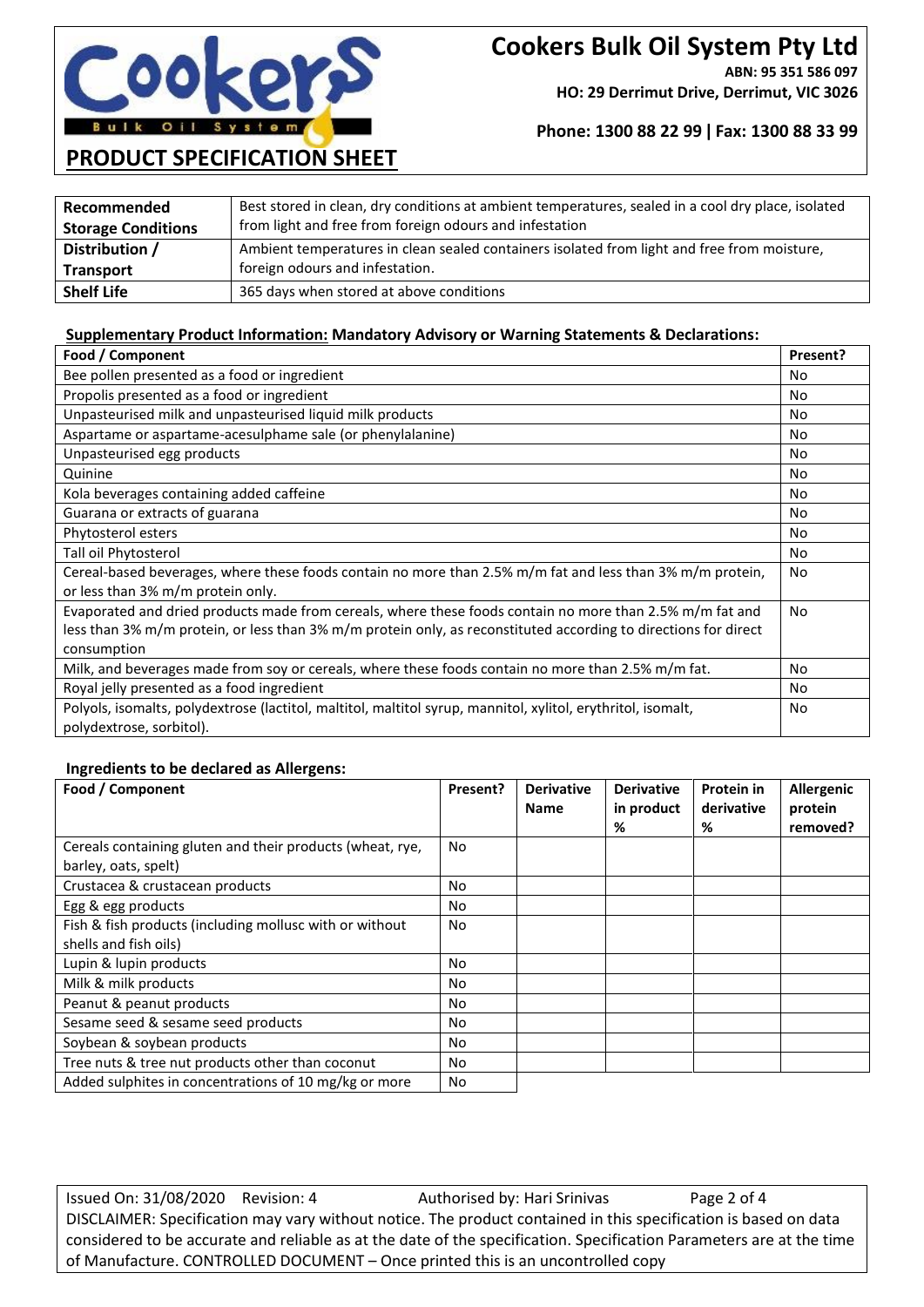

**ABN: 95 351 586 097**

**HO: 29 Derrimut Drive, Derrimut, VIC 3026**

#### **Phone: 1300 88 22 99 ǀ Fax: 1300 88 33 99**

#### **International Labelling and Information Requirements:**

| Food / Component          |                                                   | Present?  | <b>Name of Food</b> | <b>Derivative Name</b> |
|---------------------------|---------------------------------------------------|-----------|---------------------|------------------------|
| Gelatine                  | Beef - collagen                                   | No        |                     |                        |
|                           | Other source                                      | No        |                     |                        |
| Seafood                   | Algae / carrageenan                               | No        |                     |                        |
| products                  | Shellfish (mollusc)                               | <b>No</b> |                     |                        |
| Fungi                     | Matsutake mushroom                                | No        |                     |                        |
|                           | Other mushroom                                    | <b>No</b> |                     |                        |
| Fruit                     | Avocado                                           | <b>No</b> |                     |                        |
|                           | Banana                                            | No        |                     |                        |
|                           | Pome fruit - Apples, pears                        | <b>No</b> |                     |                        |
|                           | Stone fruit - Cherry, peach,                      | No        |                     |                        |
|                           | plum, apricot                                     |           |                     |                        |
|                           | Berry fruit - blueberry,                          | <b>No</b> |                     |                        |
|                           | kiwifruit, strawberry                             |           |                     |                        |
|                           | Citrus fruit - grapefruit, lemon,                 | <b>No</b> |                     |                        |
|                           | lime, orange                                      |           |                     |                        |
| Grains, seeds,            | <b>Buckwheat</b>                                  | No        |                     |                        |
| nuts & spices             | Coconut, poppy, sunflower, etc.                   | Yes       | Sunflower           | Sunflower Oil          |
|                           | Mustard                                           | <b>No</b> |                     |                        |
| Vegetables                | Tomato                                            | <b>No</b> |                     |                        |
|                           | Yam                                               | <b>No</b> |                     |                        |
|                           | Allium genus - Chive, leek,                       | No        |                     |                        |
|                           | onion, garlic, spring onion                       |           |                     |                        |
|                           | Legumes - other than peanut,                      | <b>No</b> |                     |                        |
|                           | soybeans & lupins                                 |           |                     |                        |
|                           | Umbelliferae - aniseed, carrot,                   | <b>No</b> |                     |                        |
|                           | celery, celeriac, chervil, cumin,                 |           |                     |                        |
|                           | dill, coriander, fennel, parsley,                 |           |                     |                        |
|                           | parsnip                                           |           |                     |                        |
|                           | Yeast & Yeast products (including yeast extracts) | <b>No</b> |                     |                        |
| Herbs                     |                                                   | <b>No</b> |                     |                        |
| Spice (excluding mustard) |                                                   | <b>No</b> |                     |                        |

#### **Additional Labelling and Information Requirements:**

| Food / Component      |           | Present?   | <b>Additional Information</b>        |                  |
|-----------------------|-----------|------------|--------------------------------------|------------------|
| Added antioxidants    |           | <b>Yes</b> | <b>Type</b>                          | Tocopherol (307) |
|                       |           |            | Amount added (mg/kg)                 | $GMP - 200$      |
| <b>Added Caffeine</b> |           | No         | Amount added (mg/kg)                 |                  |
| Alcohol (residual)    |           | No         | Level % $v/v$                        |                  |
| Added fats &          | Animal    | No         | Specify types of fats and oils       |                  |
| oils                  |           |            | Has fatty acid composition been      |                  |
|                       |           |            | altered?                             |                  |
|                       |           |            | Process used to alter composition    |                  |
|                       | Vegetable | Yes        | Specify types of fats and oils       | Sunflower Oil    |
|                       |           |            | If palm oil is present, is this RSPO | N/A              |
|                       |           |            | certified?                           |                  |
|                       |           |            | Has fatty acid composition been      | No               |
|                       |           |            | altered?                             |                  |
|                       |           |            | Process used to alter composition    |                  |

Issued On: 31/08/2020 Revision: 4 Authorised by: Hari Srinivas Page 3 of 4 DISCLAIMER: Specification may vary without notice. The product contained in this specification is based on data considered to be accurate and reliable as at the date of the specification. Specification Parameters are at the time of Manufacture. CONTROLLED DOCUMENT – Once printed this is an uncontrolled copy